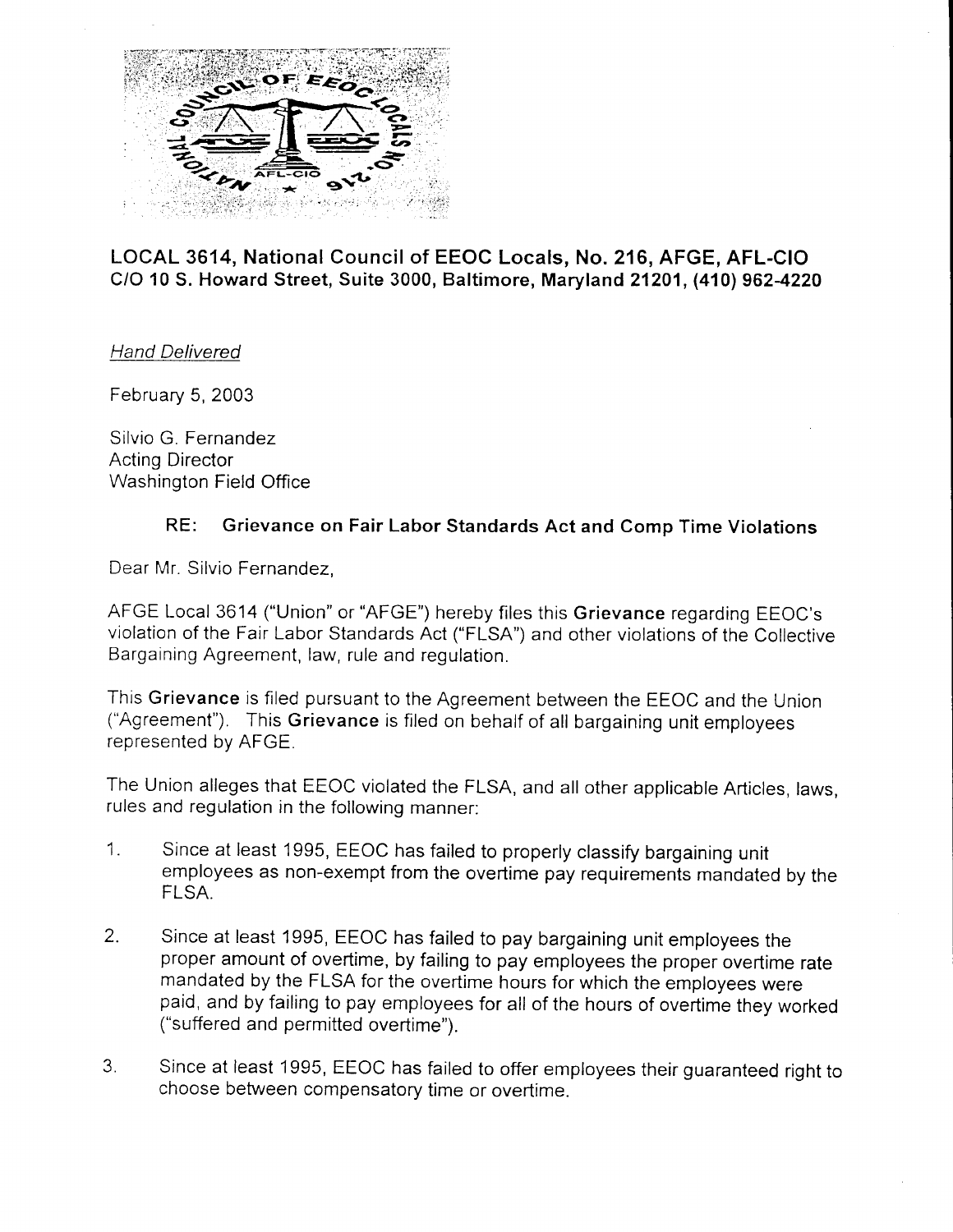## REMEDY

As a remedy, the Union requests the following relief:

- 1. An order directing EEOC to retroactively and prospectively reclassify as nonexempt all bargaining unit employees improperly classified as exempt from the FLSA overtime requirements.
- 2. An order directing EEOC to pay back pay to all improperly classified employees in accordance with the following:
	- a. the difference between the amount of capped overtime paid to the employees in question and the amount of overtime mandated under the FLSA for the past three (3) years;
	- b. full compensation for all suffered and permitted overtime worked;
	- c. the greater of liquidated damages or interest; and
	- d. any and all emoluments, including, but not limited to, Thrift Savings Program contributions.
- 3. An order directing EEOC to pay reasonable attorneys'fees, costs and expenses.
- 4. An order directing EEOC to cease and desist failing to offer employees achoice between compensatory time and overtime.
- 5. An order directing EEOC to pay back pay, with interest, to all employees who were not given a choice between compensatory time and overtime, in the amount of the difference between the employees' hourly rate they were paid for compensatory time and the rate at which the employees should have been paid under the FLSA.
- 6. Any other relief deemed necessary and proper by the Union or Arbitrator.

## Request for Information Pursuant to \$7114(b) of the FLMR Statute

The Union requests the following information within thirty (30) calendar days, and in any case prior to the Grievance meeting requested below:

a. A list of all bargaining unit employees represented by AFGE as of November 1, 1999, in electronic (spreadsheet) format and hardcopy.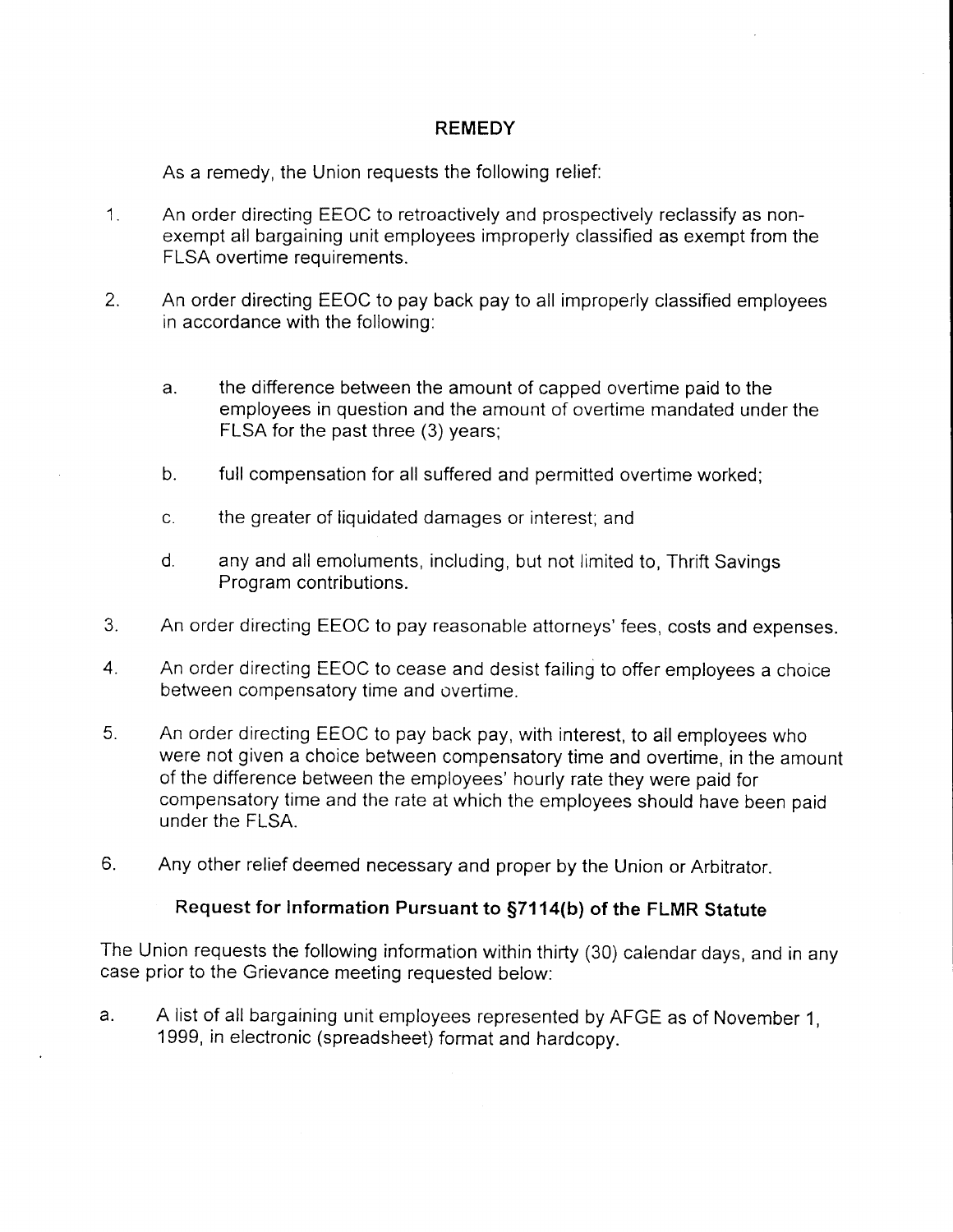- b. A list of all bargaining unit employees represented by AFGE as of November 1, 2000, in electronic (spreadsheet) format.
- c. A list of all bargaining unit employees represented by AFGE as of November I, 2001, in electronic (spreadsheet) format.
- d. A list of all bargaining unit employees represented by AFGE as of November 1, 2002, in electronic (spreadsheet) format.
- e. A list of each above named employee, their position title, number and grade, and FLSA exempt or non-exempt status.
- f. The business phone number and address of each named employee.
- g. A copy of each position description for each named employee and a copy of the Factor Evaluation Statement for each named employee, in electronic (if available) and hardcopy form.
- h. A list of all information relied upon to classify each FLSA exempt employee as FLSA exempt, including the date the employee was exempted, the name of the person who made the decision to exempt, identification of all information relied upon to exempt the employee and copies of all documents relied upon to exempt the employee.
- i. The specific exemption(s) relied upon at the time each position was classified as FLSA exempt.
- j. A list of all overtime worked, by employee and pay period, to any bargaining unit employee represented by AFGE since November 1, 1999, indicating the employee's normal hourly rate of pay and the rate of overtime pay.
- k. A list of all compensatory time worked, by employee and pay period, by any . bargaining unit employee represented by AFGE since November 1, 1996.

The above information is available and necessary for the Union to process this Grievance. The information will show that the Agency wrongfully classified employees under the FLSA, paid them the improper rate of overtime and failed to pay them properly for overtime/comp time. The Union will use the information in settlement discussions and/or at an arbitration hearing. The Union requests a formal meeting to discuss resolving this grievance, and appoints Regina Andrew, AFGE Local 3614 President, as its contact for all matters touching upon or concerning this Grievance: